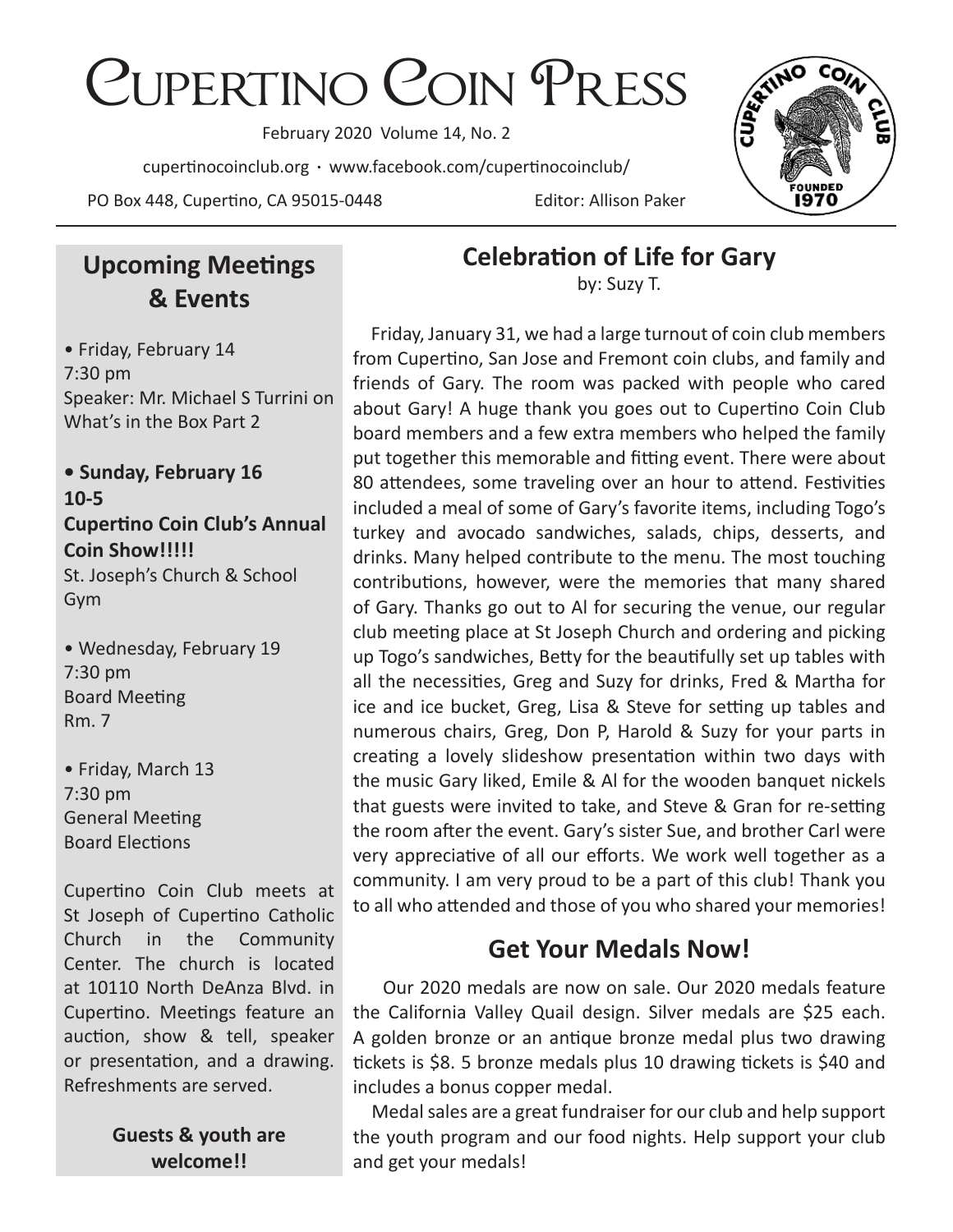# **Promote our Coin Show!**

 Show Chair Al Lo reports bourse apps for our 2020 coin show are coming in. Our show is only a few weeks away! Fliers are available to put in community centers, work breakrooms, libraries and anywhere else you can think of. You can share posts on Facebook.

 It's also never to early to think about how you would like to help at the show. Many tasks will be available so if you are able to help, see show chair Al Lo.

# **Run for Office, Design a Medal, or Both!**

 At our March meeting, we will be having our annual club elections for our Board of Directors for 2020-2021. If you are interested in running, now is the time to throw your hat in the ring. Our President and Vice President will likely serve another term of office, but you can run for anything from Secretary to Board Member. If you are interested, please see Nominations Chair Emile M.

 At our April meeting we will be having our annual medal design contest. If you are interested in submitting a design, please see the rules on page five.

# **What Should We Do For Our Anniversary?!**

 2020 marks the 50th anniversary of the Cupertino Coin Club and we need something to commemorate this momentous occasion. We are conducting a survey of our members as to how we celebrate. Our choices are:

- a) T-Shirt d) Wooden dollar
- b) Cap e) Medal
- c) Chip f) Wooden nickel

You can select your choice by emailing cupertinocoinclub@ gmail.com or letting any board member know at the next meeting.

# **2020 Dues are Due!**

 Dues are due for 2020 for members. Dues are only \$5 for adults and \$1 for youth 17 and under. To pay your dues, see Membership Chair Al Lo. Don't end up on Al's list!!

# **Happy Birthday!**

 Happy birthday cheers go to our February birthday members. Happy Birthday, Don Bu., Jessica Bu., Alex C., Gordon S., Ron K., Lyle L., Jennifer L., Donovan Lo-N., Emile M., Don Pa., Jerome R., Kevin A., and Paul J.!!!

# **Prices from February 10, 2020**

Gold: \$1569.10/troy ounce Silver: \$17.74/troy ounce Platinum: \$962.00/troy ounce Palladium: \$2261.00/troy ounce Copper: \$2.5566/pound Australian dollar=US\$0.6686 Canadian dollar=US\$0.7509 British pound=US\$1.2921 Euro=US\$1.0906 Swiss franc=US\$1.0235 100 Japanese yen=US\$0.91 10 Mexican pesos=US\$0.535

# **Recent & Upcoming Mint Releases!**

• **February 6**- National Park of American Samoa 2020 Uncirculated Five-Ounce Silver **Coin** 

• **February 11**- American Innovation 2019 \$1 Reverse Proof Coin- Georgia

• **February 12**- Native American \$1 Coin 2020 Rolls, Bags, and Boxes

• **February 13**- America's Founding Fathers Currency Set

• **February 18**- National Park of American Samoa 2020 Quarters 3-Coin Set

• **February 20**- America the Beautiful Quarters 2020 Silver Proof Set

• **February 27-** Proof Set 2020

#### *Dates are subject to change*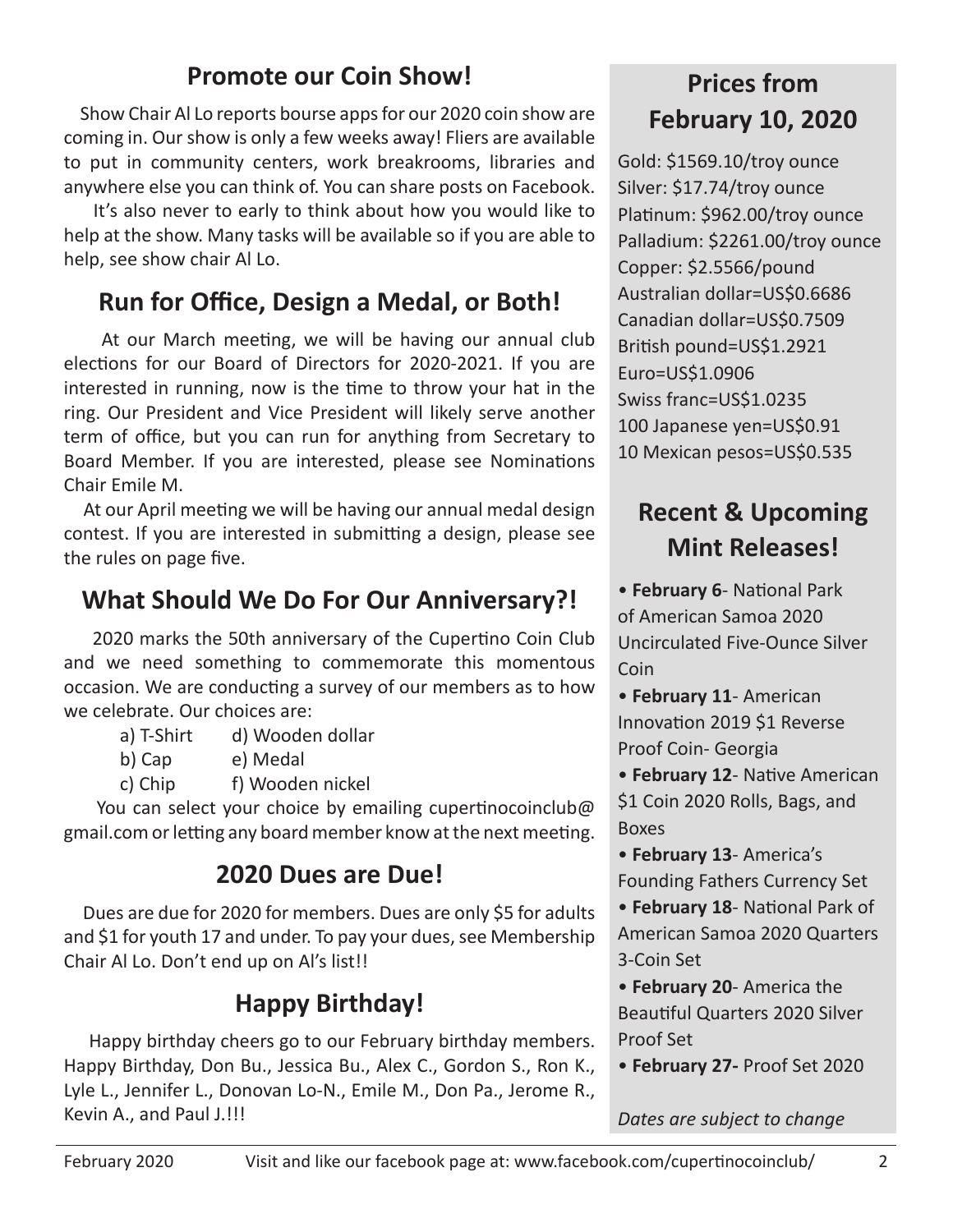#### **Recap of the January 10, 2020 General Meeting by: Lyle Okamoto**

• Club President Suzanne T. called our general meeting to order at 7:44 p.m. President Suzanne T. announced the passing of Gary. There was a moment of silence. There were 54 people and one dog in attendance, including five youths.

• Betty H. brought apple pie slices, pumpkin pie slice, macaroons, turnovers, cookies, ginger snaps, crackers, goodness and joy. Mariaelena J. brought homemade chocolate chip cookies. Martha and Denis Cr. brought sliced oranges. Robin behalf of Kimberly Kiick, executive G. made homemade baked goodies. Gran G. brought chips and salsa. Linda S. Turrini, legendary serf and fine G. brought Bugles. Pearl Lo brought lady fingers. Fred D. brought ice and our club supplies. Keith S. brought our two club display cases. Other generous club members brought a bowl of Cuties and chocolate coins, cookies and ginger snaps.

• Don Pa. conducted our club auction, Emile M. was our auction chair and Griffin G., Ari J., Noah L. and Matthew W. were our auction runners.

• Donovan Lo-N. drew our winning Buyer's Prize ticket.

Buyer's Prize: Martha D. (CCC 1991 oxidized bronze medal)

• President Suzanne T. asked if we had any guests or returning long-time members. Scott S., SJCC curator, was visiting from Redwood City. Corky, an eight-year old basket hound, also was visiting with Keith S.

• Announcements followed. Al Lo announced Gary passing on December Tell. There were nineteen presenters, 13, 2019. There will be a celebration on life here at St. Joseph of Cupertino Catholic Church on Friday, January 31, 2019, from 7-10 p.m. It will be a Togo's c) Ari J.- Russian kopek and free token sandwiches party.

• Lyle Okamoto announced the

upcoming local coin shows, including: Bill Green East Bay/Concord Coin Show on Friday and Saturday, January 17-18, 2020, and Scott Griffin South San Francisco Coin Show on Saturday and Sunday, February 8-9, 2020. Lyle also had CCC 2020 medals and drawing i) Ed S.- English silver penny of John tickets available. Emile M. also had CCC medals, drawing tickets and CCC Show pads of flyers available. • Matthew M. attended the Fairfield Coin Club and Vallejo Numismatic Society Joint Christmas Party on Saturday, December 7, 2019. On director of the ANA, and Mr. Michael numismatist, Matthew bestowed onto Al Lo and Suzanne T. ANA Certificates of Recognition.

• Fred D. proposed a T-shirt in honor of Gary. Fred also asked for other ideas to commemorate our CCC 50th anniversary this year.

• Keith S. noted that an original Enigma machine sold at auction for \$463,500 and Steve McQueen's 1968 Ford Mustang GT from the movie Bullitt set an auction record.

• Brian D. drew our winning Attendance Prize ticket. Attendance Prize: Ron K. (CCC 1994

golden bronze medal) • We wished Happy Birthday to our

January birthday members. Mike R., Suzanne T., Bill and Linda G. were in attendance.

• Ken B. picked 3 (of 5). Birthday Prize: Mike R. (Capricorn 0.999 fine 1-oz. copper round)

• Harold W. introduced Show and including:

a) Bill- 1920 Massasoit token

b) Keith S.- so-called half dollar

d) Noah L.- found coin

e) Robert H.- roll of 40% silver halves

from bank f) Martha D.- Canada \$20 g) Richard S.- 1915 Pan-Pac medal and token h) Ken B.- \$5 National Banknote Charter #13338 (1199-1210) j) Fred D.- living President dollar coin k) Harold W.- American Innovations Reverse Proof Delaware dollar l) Emile M.- 1862 Virginia Treasury Note m) Don Pa.- America's first coin n) Scott S.- Moise token o) Matthew M.- coin roll hunting find p) Donovan Lo-N.- 2012 Year of the Dragon coin q) Al Lo- Hot August Nights chips from Gary r) Suzy T.- 2019 Christmas in the Park pressed pennies s) Howard W.- 10 oz. Queen's beasts • For their participation in Show and Tell, youth presenters Ari J. received a 1920-S Lincoln Wheat cent, Noah L. received a 2017-D Kennedy half dollar, and Donovan Lo-N. received a 1947-S silver Roosevelt dime. • For their participation in last month's Show and Tell, for which we did not have prizes, youth presenters Noah L. received a 1966 40% silver Kennedy half dollar, Ari J. received a 1942 Mercury dime and Donovan Lo-N. received a Peru 5 sols de oro. • Brian D. drew our winning Show and Tell Prize ticket. Show and Tell Prize: Donovan Lo-N./Al

Lo (CCC 1993 golden bronze medal)

• Ed S. gave his talk on "Carson City Mint."

• President Suzanne T. called a break. During the break, Martha D. sold drawing tickets on behalf of our club. Four youths participated in our Youth Drawing.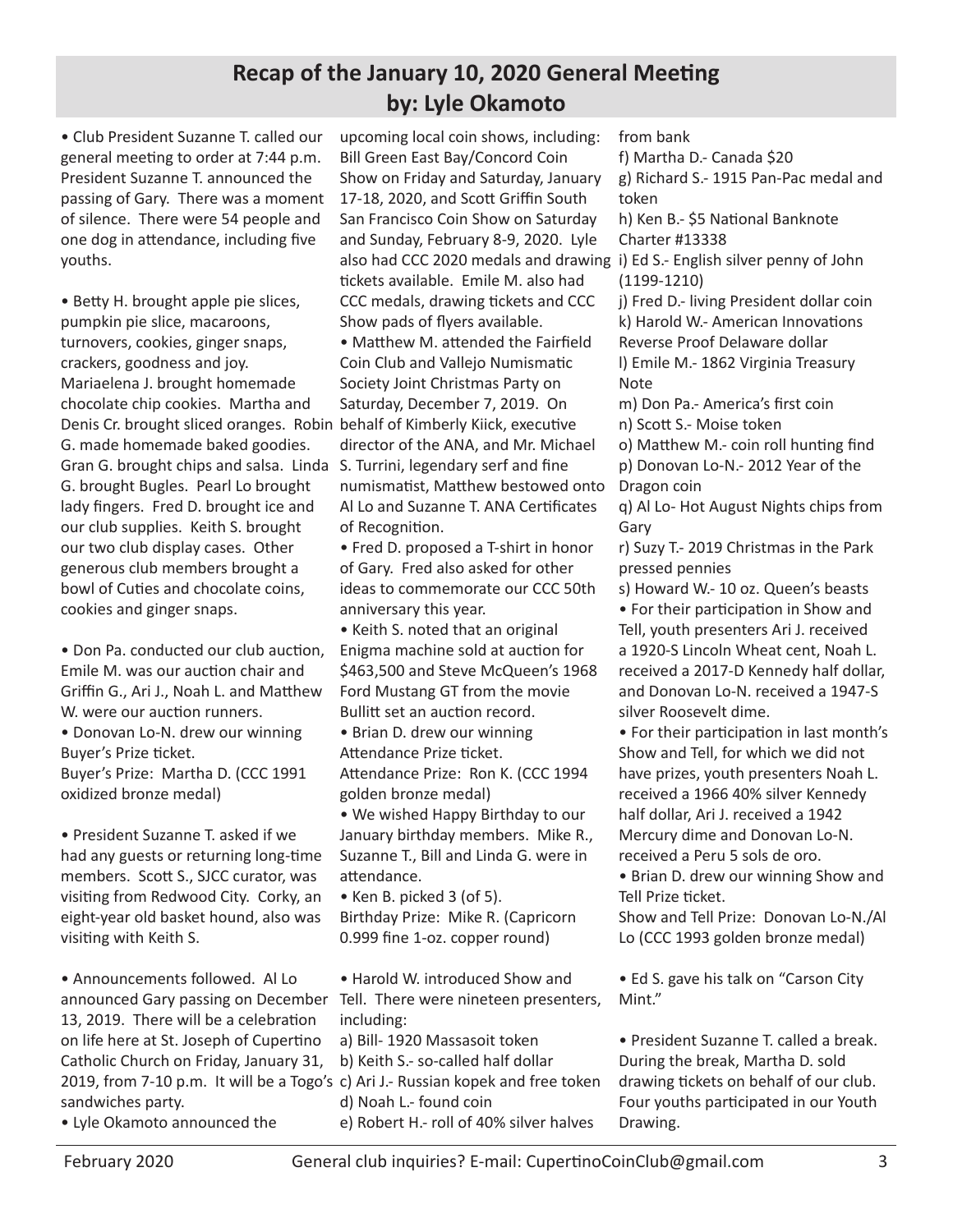• Old Business: none

drew our first two winning tickets. The 6. Ari J. first ticket drawn was buried beneath the Grand Prize.

• New Business: Table & Chair Rearrangement Chair Steve T. supervised the re-arrangement of chairs and tables for the next group to use.

• Drawing Time. President Suzanne T. 5. John M.

#### 1. John M.

- 2. Al Lo 3. Rita M.
- 4. Al Lo
- 
- 7. Rita M. Grand Prize: Mike W. (2005 U.S. Mint Silver Proof Set)
- Our meeting adjourned at 10:19 p.m.

## **Recap of the January 15, 2020 Board Meeting by: Lyle Okamoto**

#### Box? Part 2."

Vice President: Greg J. Recording Secretary: Lyle Okamoto Corresponding Secretary: Al Lo Historian: Harold W. Board Members (3): Martha and Fred D., and Betty H.

• Greg J. arrived early and opened our meeting room. Betty H. brought cookies and Turkish delights.

• Club Vice President Greg J. called our board meeting to order at 7:30 p.m. There were seven board members present.

• Recording Secretary Lyle Okamoto reported making some corrections to our December 2019 general meeting minutes.

• Corresponding Secretary Al Lo received the usual club newsletters, ANA The Numismatist and bourse applications.

• Historian Harold W. took a couple of photographs of Ed S. and coins at our last general meeting. Harold also received Numismatic News issues with Suzy T.' first article and Matthew M. speaking at the CSNA/NCNA Northern California Numismatic Forum on Saturday, September, 14, 2019, in Vallejo.

• Program Chair Greg J. reported on our upcoming programs. Friday, February 14, 2020 Mr. Michael and our club officer nominations S. Turrini speaks on "What's in the

• Membership Chair Al Lo reported no new membership applications.

• Vice President Greg J. gave the Treasurer's Report on behalf of Treasurer Emile M. All was well.

• Vice President Greg J. also gave reports on behalf of Suzy T. Webmaster Suzy T. paid \$15.99 web hosting fees on December 19, 2019, for the period January 2, 2020, to January 2, 2021. Suzy also updated our club website. Facebook Chair Suzy T. noted that we had 151 likes (6 new), 169 followers, 77 posts reached and nine video views (three this week). Our club Facebook page was created on January 20, 2016.

• Old Business: Fred D. received no suggestions about commemorating our club 50th anniversary. Al Lo suggested a survey be placed in our newsletter. Al moved to place a survey in our newsletter. Martha D. seconded. The motion passed, but we did not have a quorum.

 For CoinExpo in May 2020, Martha D. wanted a \$2.50 gold grand prize, and for our CCC Show in February 2020, Martha wanted \$5 and \$2.50 gold prizes.

 Our Medal Design Contest Rules should be placed in our newsletter.

• Action Items (3): Inform Coin Press Editor Allison Paker to publish 50th anniversary commemoration survey, Medal Design Contest Rules and nominations.

• Old Business: Martha D. suggested cutting back on drawing ticket order size and making the grand prize a \$2.50 gold for CoinExpo in May 2020. Fred D. disagreed and said to do our normal drawing ticket order size and to adjust after we see how things go for the first time. A discussion ensued. We decided to stay at 2000 drawing tickets. The grand prize will be a \$2.50 gold with two 2-pesos gold and twelve ASE. We will extend the drawing time to 4 p.m. on Saturday.

• New Business: none

• Show Business: Suzy T. placed our CCC Show information on NextDoor, submitted our CCC Show information to Numismatic News and updated show list on CoinZip, Eventbrite, ANA event calendar, coinshows-usa.com and CraigsList. Suzy will create a Facebook boosted ad on January 18, 2020.

 Greg J. put out our CCC Show flyers at Cupertino and San Jose libraries.

 Al Lo reviewed our CCC Show jobs. Martha D. will acquire all of the gold and silver prizes. A discussion ensued about our email list. Al Lo contacted Kim A. to reduce our postcard mailing from 2000 to 1800. A discussion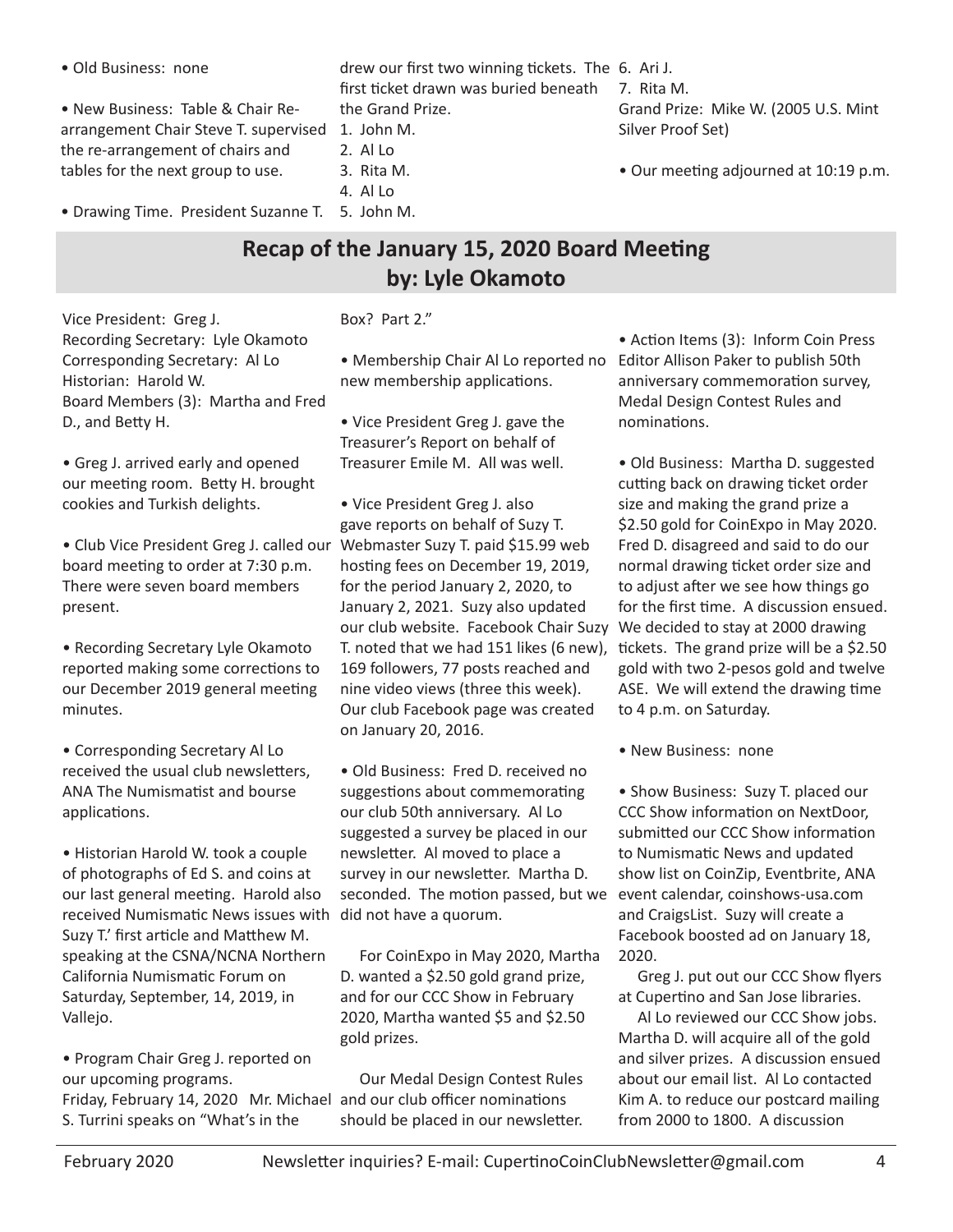ensued about our postcard costs and registration procedures. Lyle Okamoto moved to discontinue postcards after this year. Martha D. seconded. The motion passed, but there was no quorum. A discussion ensued about our CCC Show set-up, chairs, clean-up and show jobs. Al Lo will speak with Joe Mo. about table set-up supervisor. Al finished reviewing our show jobs. Al sandwiches. Greg J. will bring soft reported that we sold 33 tables out of 40 so far.

• Al Lo worked with Gary's family.

 The medal design contest will be held at the April meeting. If you are interested in submitting a design, please see the contest rules below.

• The design must be on unlined paper in a circle of six to eight inches in diameter.

• The subject matter of your reverse design may be in the form of a single photo, postcard, or group of drawings in one design. Not all members of our club are artists, so the subject matter may consist of cutout pictures and the like.

• You may submit an explanation of your design.

• You may submit a maximum of two designs.

• The designer's name or initials may not appear on the design or design explanation. These will be added after

The family will host a Togo's Night for Gary's celebration of life. About 50-60 club members and 10-15 family members will attend. The event starts at 7 p.m. Food and socializing occurs from 7-8 p.m. The program starts at 8 p.m.

 Al Lo will pick up the Togo's drinks. Martha D. will bring paper towels. Fred D. will bring ice. Betty H. will bring a multi-pack of chips, utensils, napkins, coffee, cream, sugar,

### **Medal Design Rules**

the winning design is selected.

• If your entry is of a private, commercial, trademarked, or copyrighted subject matter, then you must obtain written permission from the rights holder. If permission is not granted, then the runner-up design will be used.

• The following information must be placed on the design: "49th Coin Show" and "St. Joseph's Church". Because we don't yet know the date of our 2021 show please insert a date in your design of Feb xx, 2021.

• All entries may be submitted at a regular club meeting or mailed to the club at: CCC Medal Design, P.O. Box 448, Cupertino, CA 95015-0448.

• All entries must be delivered to the President by 8:15 PM at our April 10, 2020 meeting or arrive at our club's P.O. Box by April 10, 2020. The entries will be voted upon by our membership at our April 10, 2020 regular meeting.

water and table cloths. Suzy T. will bring a Costco cake and desserts.

• Al Lo moved to adjourn. Martha D. seconded. Our meeting adjourned at

9:21 p.m.

• In the event of IDENTICAL design submissions, the first design submitted will be entered in the design contest.

• The winning design becomes the property of Cupertino Coin Club and will not be returned. All other entries will be returned.

• The Cupertino Coin Club Board of Directors reserves the right to modify the winning design to meet the requirements of the minting process. Any modifications will be cleared with the designer.

• The winning designer shall receive one copper medal as the winner's prize.

# **UPCOMING COIN SHOWS!**

#### **FEBRUARY**

\$2; \$1 off with flier

• **Redwood Empire Coin Club's Annual Coin Show** Friday, February 14 10-6

Saturday, February 15 10-4 Sonoma County Fairgrounds E.L. Finley Building 1350 Bennett Valley Santa Rosa

• **Cuperino Coin Club's** 

**Annual Show**

Sunday, February 16 10-5 St. Joseph's Church Gym 10110 N De Anza Blvd., Cupertino \$2

# **MARCH**

• **Livermore Valley Coin Club's 57th Annual Coin Show** Sunday, March 1 10-5 Elk's Lodge 940 Larkspur Dr., Livermore Free admission! Free wooden nickels! Hourly drawings!